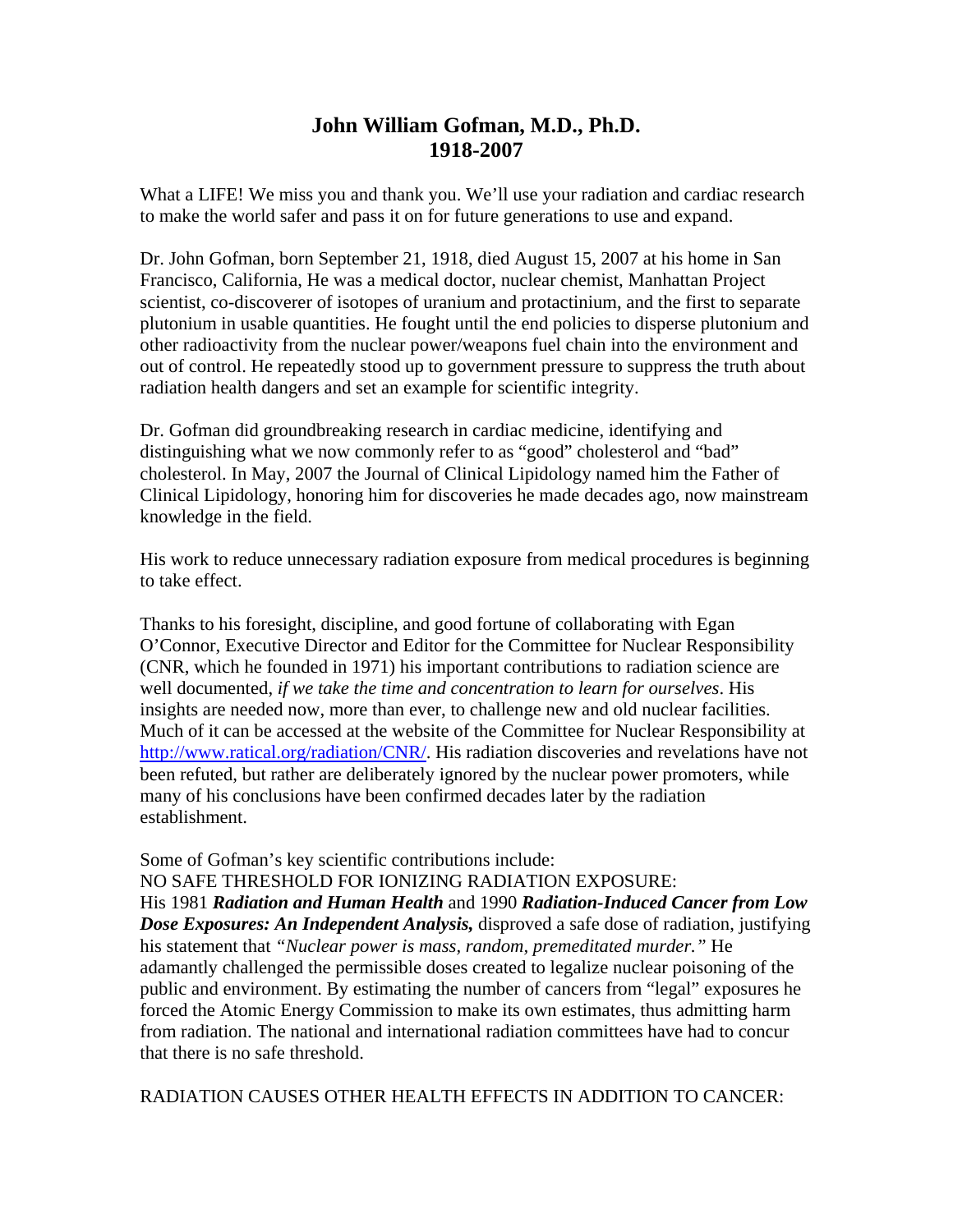As early as 1970, Gofman predicted that ionizing radiation, which can break chromosomes-- causing deletions, translocations and double strand DNA breaks--would cause increased suffering from fatal diseases and birth defects from that chromosome damage, in the exposed population. (See his 1992 paper at

www.ratical.org/radiation/CNR/RICI.html.) Gofman's 1981 *Radiation and Human Health* (pp. 788-791) indicates that ionizing radiation causes 6 to 100 times more heart disease, cancer, diabetes, anemia, schizophrenia, ulcers and many other killers (referred to as "Irregularly Inherited Diseases") than assumed by the self-appointed radiation committees. His 1993 paper, "Asleep at the Wheel"

(www.ratical.org/radiation/CNR/Asleep@Wheel.html), explains how the Hiroshima and Nagasaki follow-up studies *were not designed to find genetic health effects* in future generations. Thus, claims of no genetic effects from radiation are not valid.

## CORONARY or ISCHEMIC HEART DISEASE:

His 1999 book *Radiation from Medical Procedures in the Pathogenesis of Cancer and Ischemic Heart Disease,* like much of John Gofman's prescient work, might take a while more to be understood and used. An observation he made is that cancer and ischemic heart disease "behave like each other and not like most other causes of death," in response to ionizing radiation exposure. He found a pattern of more cancer and ischemic heart disease in areas where the population is likely receiving more radiation from medical procedures. Chapters 42 and 45 of his 1999 book list the epidemiological similarities and hypothesize possible mechanisms for radiation causing heart disease by inducing mini-tumors in the coronary arteries. Since heart disease is a major cause of death, confirming radiation as a cause could double the health risk attributable to radiation. As a precaution, preventing unnecessary exposures and deliberate releases of ionizing radioactivity could be twice as important.

MEDICAL X-RAYS ARE NOT HARMLESS, in fact they can be more harmful than gamma rays. Gofman confronted the resistance of the medical community to measure and reduce x-ray doses to patients and progress is beginning, due to his logical, welldocumented efforts.

CHALLENGED RELIANCE ON HIROSHIMA AND NAGASAKI ATOM BOMB SURVIVOR STUDIES as the basis for radiation risk estimates routinely used worldwide: His 1990 book *Radiation-Induced Cancer from Low Dose Exposures: An Independent Analysis,* criticized the Radiation Effects Research Foundation for retroactively changing the Hiroshima and Nagasaki database. Some of the survivors' estimated doses were changed *after* the results started coming in, a completely unacceptable destruction of the value of the study. In a later, unpublished paper, Dr. Gofman pointed out that "the results of the Atomic Bomb Survivor Study (ABSS) are also weakened by the variation in X-ray doses received by the participants both before and after the bombing in 1945."

## CHERNOBYL RISKS AND ROUTINE RELEASES UNACCEPTABLE:

Gofman calculated that there would be in the range of 1,000,000 cancers caused from the cesium-137 released from the Chernobyl nuclear power reactor meltdown in 1986. This is not counting other health effects or exposure to other radioactivity also released. He